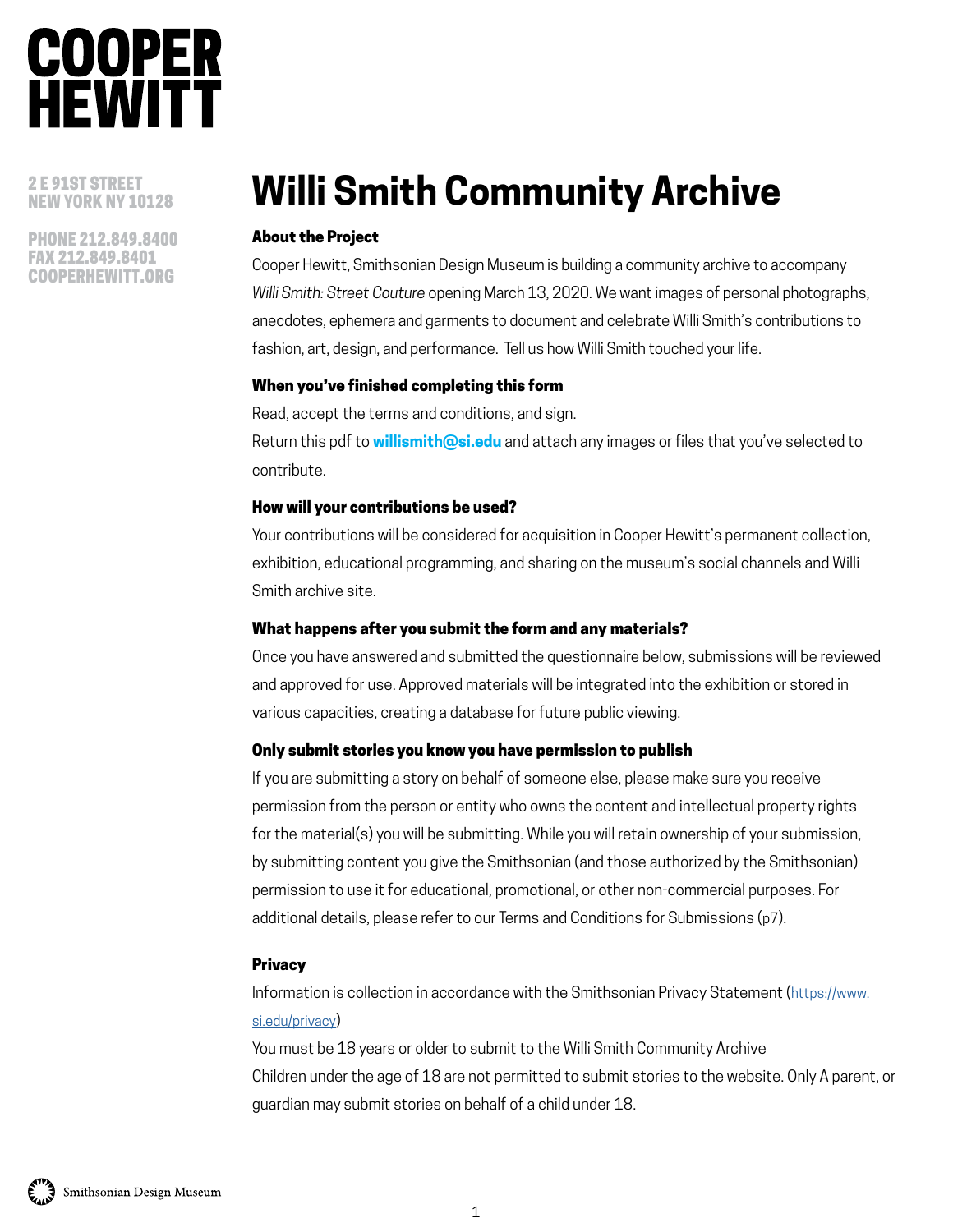

2 E 91ST STREET NEW YORK NY 10128

PHONE 212.849.8400 FAX 212.849.8401 COOPERHEWITT.ORG

#### 1. Share your story

Share a story about Willi Smith or WilliWear. Give vivid and specific details. Try to stay within 300 words.

#### 2. Share photos or videos of you, family, or friends wearing clothing designed by Willi Smith, attending a Smith-related event, or posing with the designer himself:

Describe each picture. Where was it taken? When was it taken? Who is in it? Why is it meaningful to you? Try to stay within 100 words for each description.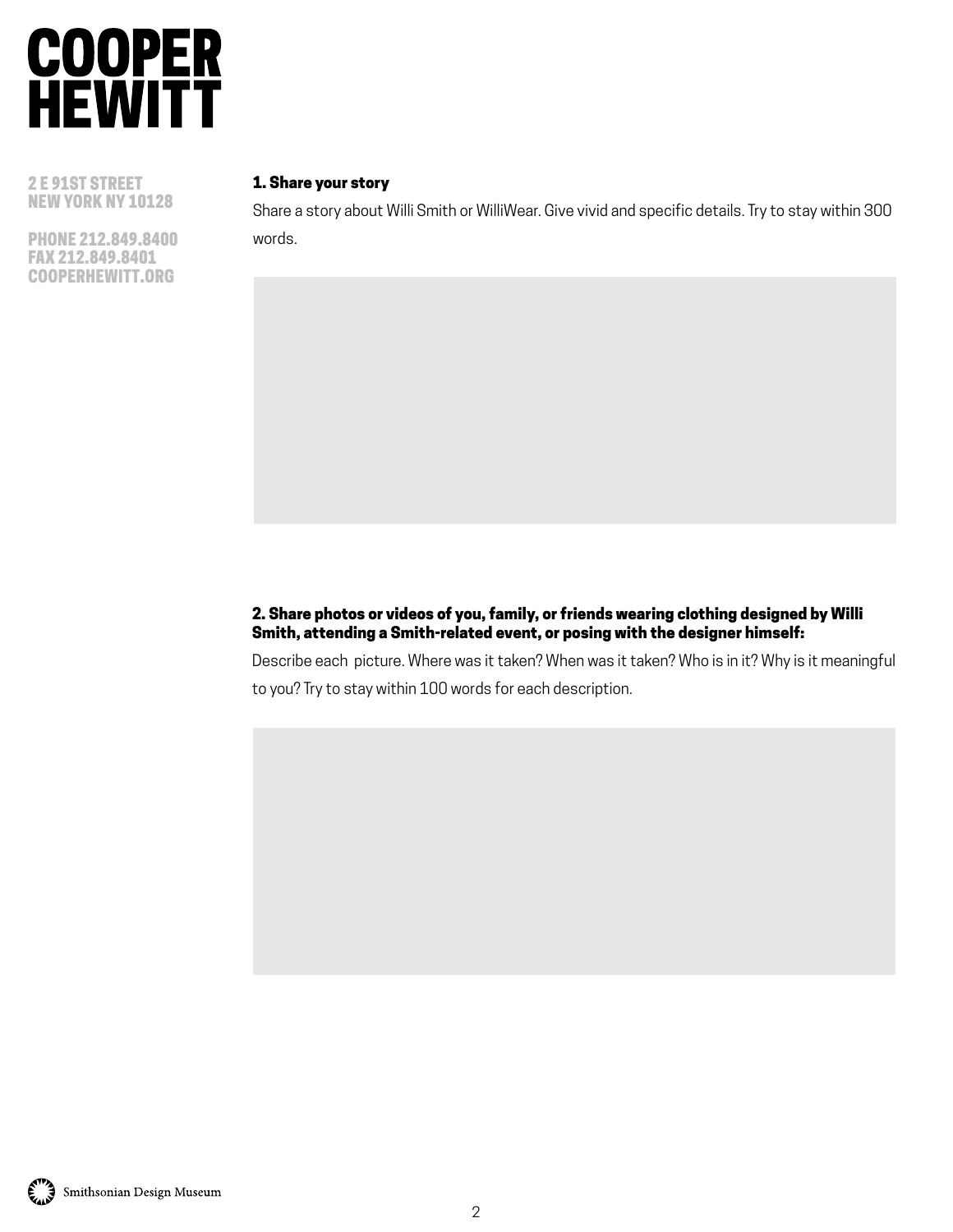2 E 91ST STREET NEW YORK NY 10128

PHONE 212.849.8400 FAX 212.849.8401 COOPERHEWITT.ORG

#### 3. Share an image of a physical object – clothing, accessory, poster, advertisement, invitation, ephemera, newspaper clipping, or pattern that you own or owned:

We are particularly interested in clothing made before 1988 with the following tags.



Describe each picture. Where was it taken? When was it taken? Who is in it? Why is it meaningful to you? Try to stay within 100 words for each description.

#### 4. Are you a home sewer? Did your family sew from Willi Smith patterns?

Share photos of your clothing made from Willi Smith patterns.

Describe the design: Who made it? When was it made? Tell us the story. Try to stay within 300 words for each description.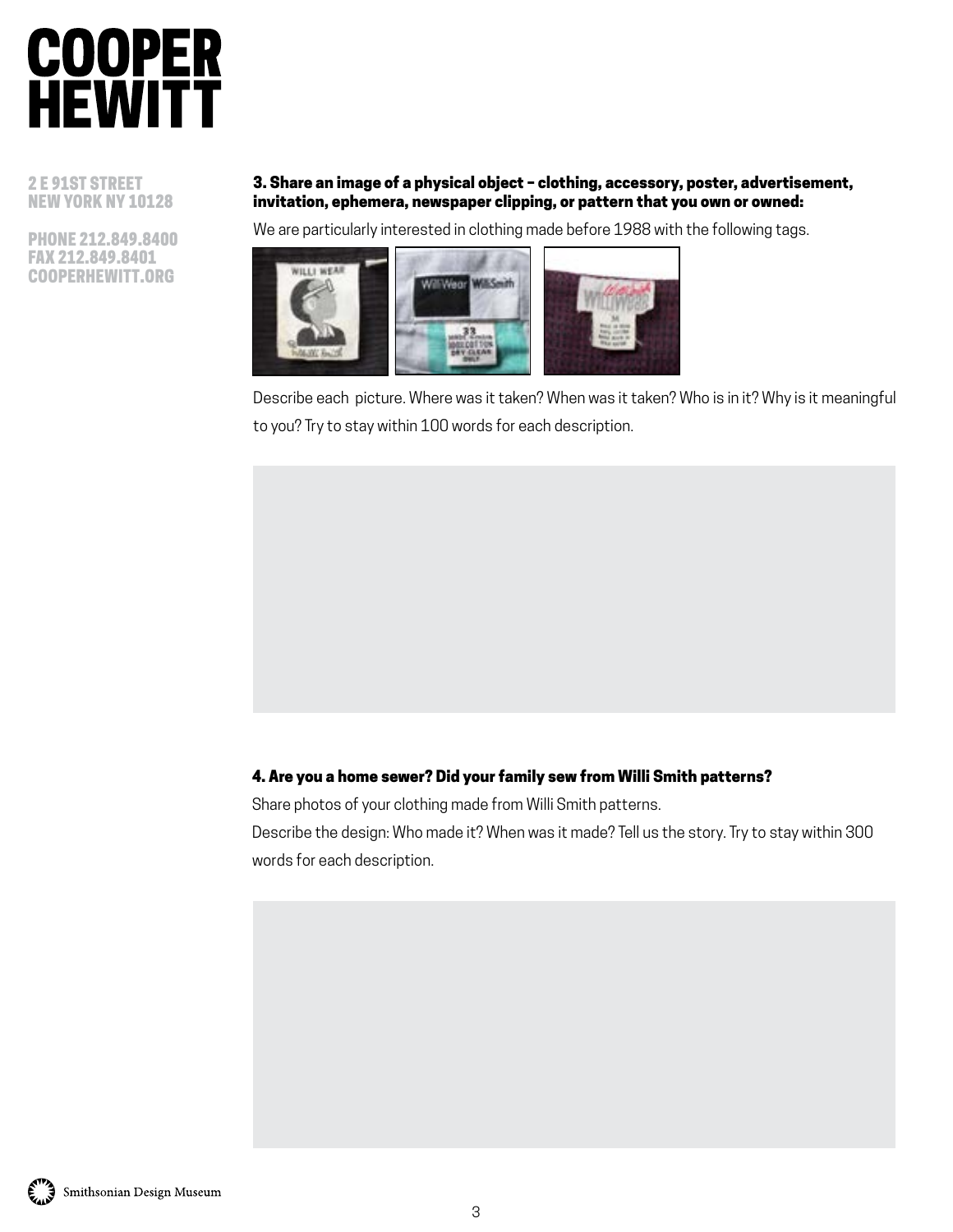### **COOPER HEWIT1**

2 E 91ST STREET NEW YORK NY 10128

PHONE 212.849.8400 FAX 212.849.8401 COOPERHEWITT.ORG

### **Submission Form**

#### To complete this form, please review and sign below (\* required)

I have read and agree to the terms and conditions\*

Check here to confirm you are over 18\* (Children under the age of 18 are not permitted to submit

stories to the website. Only A parent, or guardian may submit stories on behalf of a child under 18. )

Please select **ONE** of the options below: \*



 If appropriate and feasible, I would like my name (as it appears below) to be included in the credit line of the submitted photograph(s), video(s), or audio recording(s).

-OR-

I do NOT want my name to be included in the credit line of the submitted photograph(s),

video(s), or audio recording(s).

Cooper Hewitt Updates:

I would like to receive updates from Cooper Hewitt regarding *Willi Smith: Street Couture* as

well as upcoming exhibitions and events

(email powered by Mailchimp - [Privacy Policy](https://mailchimp.com/legal/privacy/), [Terms of Use](https://mailchimp.com/legal/terms/)).

| First Name* |  |  |
|-------------|--|--|
| Last Name*  |  |  |
| Email*      |  |  |
|             |  |  |
| Signature*  |  |  |
| Date*       |  |  |

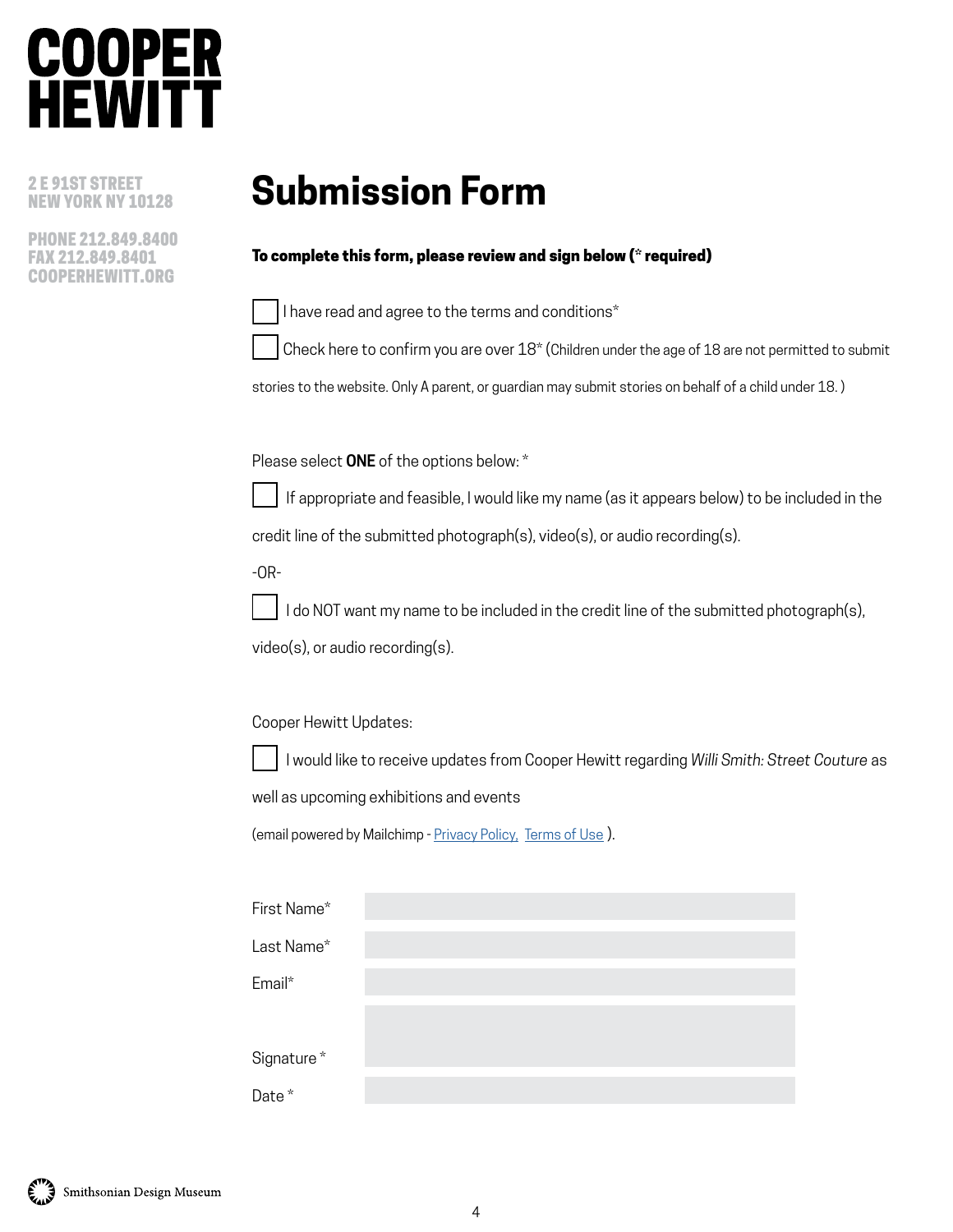2 E 91ST STREET NEW YORK NY 10128

PHONE 212.849.8400 FAX 212.849.8401 COOPERHEWITT.ORG

#### Please read and understand All Terms of Use

Before submitting your story, please check all of your materials (including narratives, photographs, audio, and/or video) to ensure they comply with the Willi Smith Community Archive website Terms and Conditions for Submissions as well as the Smithsonian Institution's Privacy Policy and Terms of use (accessible via links in the footer of our website). Some important restrictions to be aware of are:

• Children under the age of 18 are not permitted to submit stories to the website. Only A parent, or guardian may submit stories on behalf of a child under 18.

• We also prohibit the submission of story materials that include full names, photographs, or other personally identifiable information of children who are currently under the age of 18, unless you have obtained prior written consent from a parent or legal guardian. Please note that historical photos of young children (provided they are no longer under age 18) are acceptable. If your images, videos, or audios include children who are currently under the age of 18, you must upload written parental consent (e.g. signed release form) prior to uploading the file(s). A parent/guardian and participant release form can be downloaded here.

• You may also choose to obtain the permission of any other people who appear in a photograph or video that you include in your story and keep a copy of their consent in your personal records. A participant release form for images can be downloaded here.

• We prohibit content that is off-topic, partisan-political, contains personal attacks or expletives, or is otherwise abusive, threatening, unlawful, harassing, discriminatory, libelous, obscene, false, pornographic, or that infringes on the rights of any third party.

• Children under the age of 18 are not permitted to submit stories to the website. Only A parent, or guardian may submit stories on behalf of a child under 18.

#### Terms and Conditions for Submissions

• You are solely responsible for the content that you submit and the consequences of submitting content.

• You retain ownership of your submission. However, by submitting content, you give Cooper Hewitt and those authorized by Cooper Hewitt permission to use it for any educational, promotional, or other standard museum purpose, in any media now known or later developed, without compensation to you. You further give the public permission to use the content you submit for personal, educational, or non-commercial uses in any media now known or later developed without compensation to you.

• You will not submit content that is off-topic, partisan-political, contains personal attacks or expletives, or is otherwise abusive, threatening, unlawful, harassing, discriminatory, libelous, obscene, false, pornographic, or that infringes on the rights of any third party.

• You only will submit content that you own or for which you have received permission from the person or entity that owns the content and intellectual property rights.

• You understand that Cooper Hewitt monitors submitted content and is under no obligation to publish or otherwise use the content you submit.

• By submitting content, you waive any privacy expectations you may have with regard to the submitted